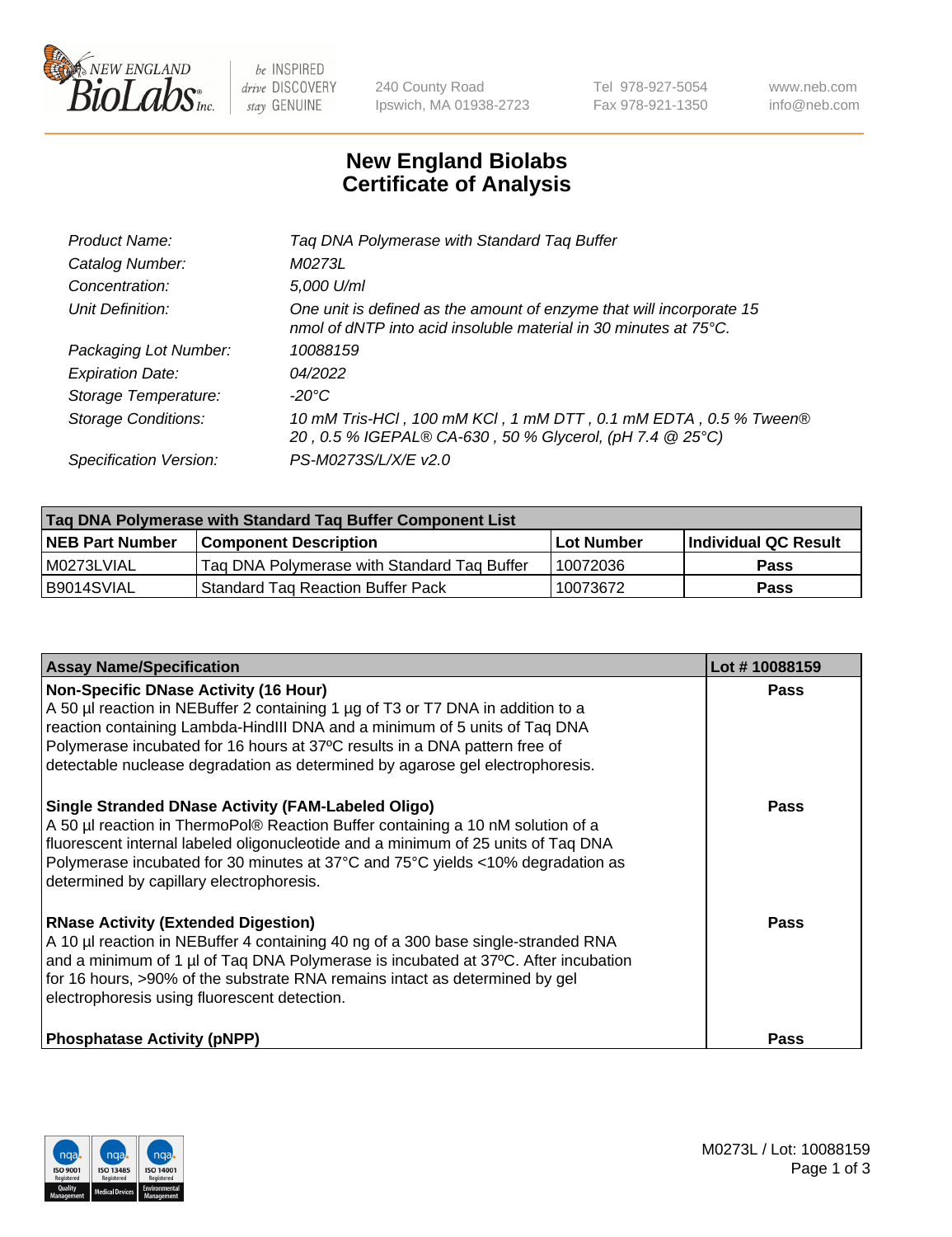

be INSPIRED drive DISCOVERY stay GENUINE

240 County Road Ipswich, MA 01938-2723 Tel 978-927-5054 Fax 978-921-1350

www.neb.com info@neb.com

| <b>Assay Name/Specification</b>                                                                                                                                                                                                                                                                                                                                                                                      | Lot #10088159 |
|----------------------------------------------------------------------------------------------------------------------------------------------------------------------------------------------------------------------------------------------------------------------------------------------------------------------------------------------------------------------------------------------------------------------|---------------|
| A 200 µl reaction in 1M Diethanolamine, pH 9.8, 0.5 mM MgCl2 containing 2.5 mM<br>p-Nitrophenyl Phosphate (pNPP) and a minimum of 100 units Taq DNA Polymerase<br>incubated for 4 hours at 37°C yields <0.0001 unit of alkaline phosphatase activity<br>as determined by spectrophotometric analysis.                                                                                                                |               |
| <b>qPCR DNA Contamination (E. coli Genomic)</b><br>A minimum of 5 units of Taq DNA Polymerase is screened for the presence of E. coli<br>genomic DNA using SYBR® Green qPCR with primers specific for the E. coli 16S rRNA<br>locus. Results are quantified using a standard curve generated from purified E. coli<br>genomic DNA. The measured level of E. coli genomic DNA contamination is ≤ 1 E. coli<br>genome. | <b>Pass</b>   |
| <b>Protein Purity Assay (SDS-PAGE)</b><br>Taq DNA Polymerase is ≥ 99% pure as determined by SDS-PAGE analysis using Coomassie<br>Blue detection.                                                                                                                                                                                                                                                                     | <b>Pass</b>   |
| PCR Amplification (5.0 kb Lambda DNA)<br>A 50 µl reaction in Standard Taq Reaction Buffer in the presence of 200 µM dNTPs and<br>0.2 µM primers containing 5 ng Lambda DNA with 1.25 units of Taq DNA Polymerase for<br>25 cycles of PCR amplification results in the expected 5.0 kb product.                                                                                                                       | Pass          |
| <b>Endonuclease Activity (Nicking)</b><br>A 50 µl reaction in ThermoPol® Reaction Buffer containing 1 µg of supercoiled<br>PhiX174 DNA and a minimum of 20 units of Taq DNA Polymerase incubated for 4 hours at<br>37°C and 75°C results in <10% conversion to the nicked form as determined by agarose<br>gel electrophoresis.                                                                                      | Pass          |

This product has been tested and shown to be in compliance with all specifications.

One or more products referenced in this document may be covered by a 3rd-party trademark. Please visit <www.neb.com/trademarks>for additional information.